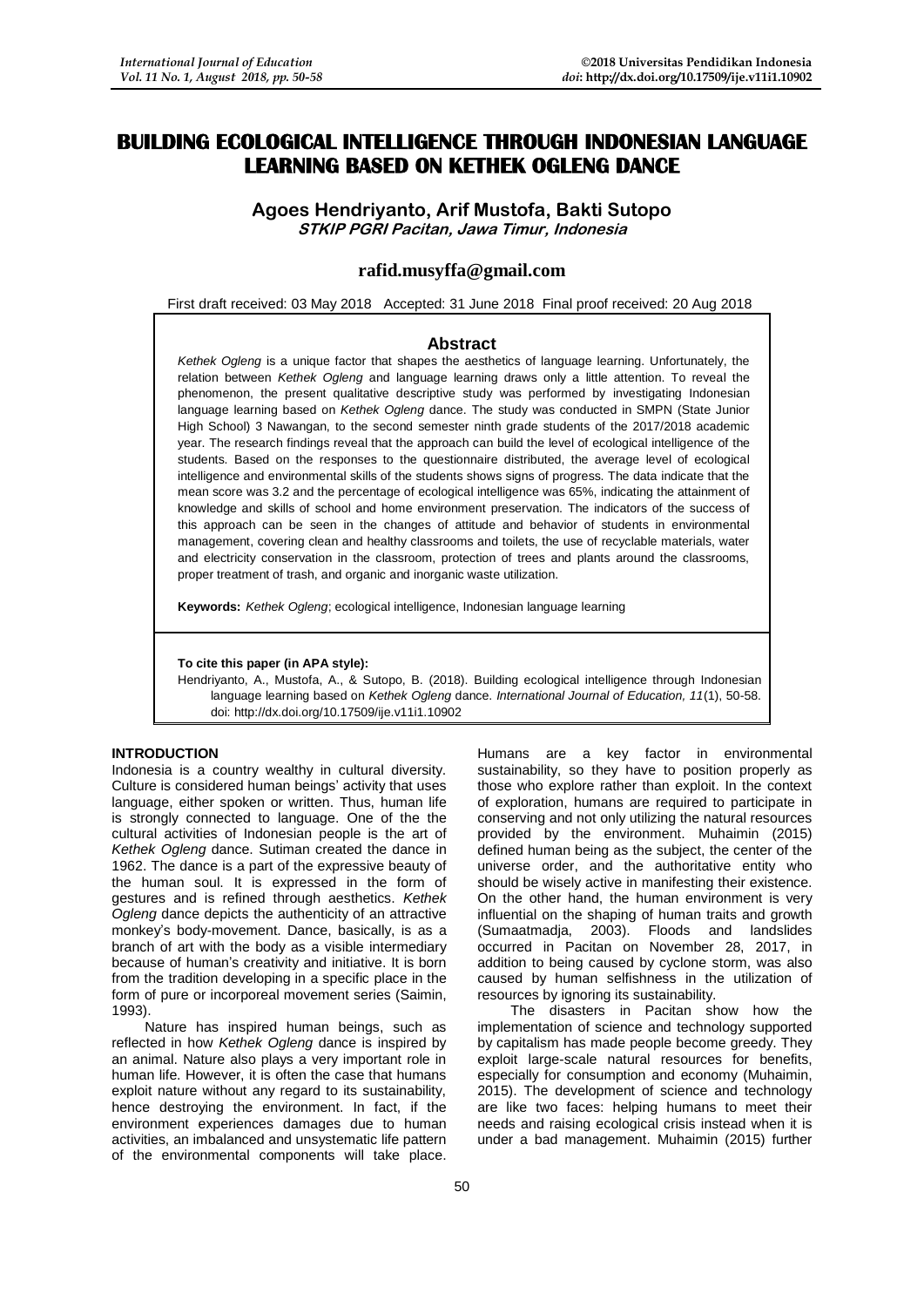stated that the development of science and technology will change human nature.

Nasution & Manurung (2016) pointed out that as a part of the living community, every living being has a right to live and to be appreciated by others. All living species have a relationship. They are interconnected with each other to form a biotic community. A biotic community is a collection of various living organisms in a region, including humans. They interact with elements of the physical environment to form an ecological system, the ecosystem.

However, greed and selfishness will negatively impact the relationship between human and nature, which may cause natural destruction. Humans have desires to be respected, lauded, and adored. Highstandards of living also trigger them to earn unlimited incomes and to fulfill needs. The competition among communities results in the inevitable and increasing exploitation of natural resources. The exploitation of land, water, air, and biotic elements leads to ecological crises, such as landslides, global warming, and floods. Soemarwoto (2007) drew attention to the damaging carelessness in the long run. Human beings may be badly impacted because they are highly dependent on the environment.

Human beings, as an intelligent creature, should be aware that their life depends on the environment. There should be a real effort to raise awareness of the public about the importance of maintaining the environment continuity from the irresponsible exploitation. Gardner (2013) proposed the idea of ecological intelligence, alternatively called "naturalist intelligence", which is the ability of humans in understanding natural phenomena, exhibiting ecological awareness, and showing sensitivity to the forms of nature. Ecological intelligence is necessary to reduce the impact of global warming by planting trees, cultivating land based on soil contours, reducing plastic waste, and saving electricity and water

Schools as official institutions where the young people get knowledge must also play a role in internalizing the awareness of environmental sustainability and conservation in students. The Adiwiyata school program, for instance, is a solutive program to foster a sense of environmental awareness in students.

The Adiwiyata-environmental education program aims at making the schools a better learning place and raising awareness of school community (teachers, students, and other workers), so that the school community can be responsible and take part in the efforts to save the environment and create sustainable development. The activities of this program include planting various crops on vacant land owned by schools or society around it and teaching and learning that contains systematic and environmentally friendly waste management of both organic and non-organic waste. The awareness of environmental sustainability can be cultivated with various media, especially art-based media. One of the alternative media that can be used to build ecological intelligence is dance. Yulianti (2016) had used creative dance to cultivate ecological awareness of children. Through creative environment-themed

dance, she argued that students can get constructive and creative. Further, the students can also have some space for imagination and expression to increase their ecological awareness.

The present study would also like to use dance in building students' ecological intelligence. *Kethek Ogleng*-dance based learning, integrated into the Indonesian language subject, is expected as a solution to the sustainability of living environment. In addition, teaching and learning in the junior high school level is usually carried out using the problembased learning method based on contextual learning strategies. Hence, applying *Kethek Ogleng* dance will connect learning materials with the daily life (Muhaimin, 2015), as is the nature of problem-based learning. The ninth grade students of junior high school are classified into adolescents. Adolescents need contextual learning whose materials are derived from local cultures. This *Kethek Ogleng* approach is expected to build students' ecological intelligence and aimed at preserving the environment. In addition, teachers of Indonesian language are not only responsible in teaching language, but also in building students' intelligence to be environmentally sensitive.

Ecological intelligence is based on knowledge, awareness, skill, and empathy in preserving the earth as a living place for all living things. Building ecological intelligence through in school, in this case through the teaching and learning of Indonesian language integrated with *Kethek Ogleng*, is essential for students to have empathy for the school environment. Students' ecological awareness may be indicated by toilet sanitation, water conservation, organic and inorganic waste management, and the like.

Furthermore, ninth grade students who are between 13 and 15 years of age are at the formal operational stage. They are at the stage of developing abstract and logical reasoning for various problems as well as taking conclusion (Muhaimin, 2015). Hence, applying the *Kethek Ogleng-*based Indonesian teaching and learning will connect the lesson to the context of students' daily lives related to ecological intelligence. The ecological intelligence shapes students to have a concern and do real social actions in preserving school and home environment. The preservation of school and home environments will have an impact on soil, groundwater, air, forest conditions, school environment, living environment, and environmental hygiene.

Studies have been conducted in relation to *Kethek Ogleng* dance. Suseno's research (2013) reveals that Ogleng Kethek dance was created, grew, and developed in Tokawi village, Nawangan subdistrict, Pacitan district. It tells the love story between Dewi Sekartaji from the Kingdom of Jenggala and Panji Asmara Bangun from the Kingdom of Kediri. The presentation of *Kethek Ogleng* dance contains the elements of motion, accompaniment, makeup, clothing, and staging. *Kethek Ogleng* dance contains social values that are very inherent in the life of the people of Tokawi village, such as togetherness, communication, spirituality, entertainment, loyalty, economy, and education. The community hopes that the *Kethek Ogleng* dance in Tokawi village can be maintained because it is the only dance originating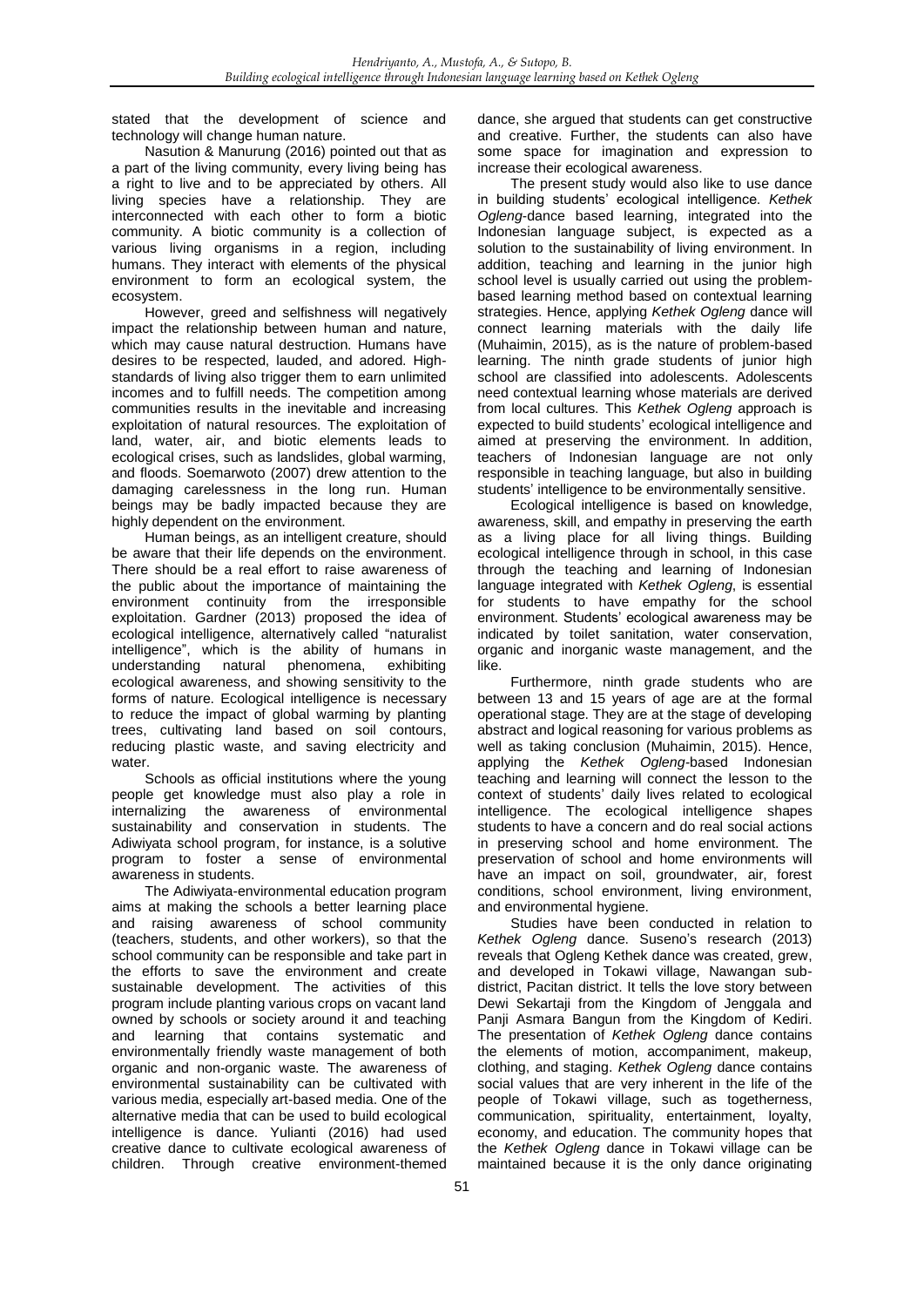from this village in Pacitan Regency. Suseno (2013) further revealed that *Kethek Ogleng* dance can be made a learning medium to foster students' environmental awareness in the following ways: (1)<br>discussing discourses that contain current discussing discourses that contain current environmental issues originating from several mass media; (2) inviting students to watch *Ogleng Kethek* dance and observe the concept of environmental conservation contained in the dance; (3) and writing based on the concept of preservation in *Kethek Ogleng* dance.

Ciptanti (2015) also examined *Kethek Ogleng* in terms of the history of the creation of *Kethek Ogleng* dance in Tokawi Village, the dance's regeneration, and the process of inheritance of a collective system in the form of *pengrawit*, dance movements, accompaniment, make-up and fashion, and the presentation.

In addition, Ratnasari (2016) revealed that there are several educational values contained in the dance of *Kethek Ogleng*. The value of education is manifested in the preparation of performances, dance movements, and storylines. Human behavior as individual and social beings can be seen from every movement of the *Kethek Ogleng* dance. The educational values are reflected in personality, character, spirituality, and community life.

However, there has been no research on how the dance can be used to build ecological awareness of junior high school students, Therefore, the present research will investigate how *Kethek Ogleng* dance can be integrated into the teaching and learning of Indonesian language to build the ecological intelligence of junior high school students.

## **METHOD**

The present research is qualitative-descriptive. The data are related to the teaching and learning of Indonesian language based on *Kethek Ogleng* dance in SMPN 3 Nawangan. The subjects of this study consisted of the creator of *Kethek Ogleng* dance, the dancers, the dance instructor in SMPN 3 Nawangan, and the Indonesian language teacher in the school. The data collection techniques included interviews, participatory observations, and documentation.

The data from the research findings are in the form of documents or written data obtained from observations and interviews with some informants. After each interview, the results of the interview were further analyzed by drawing upon Spradley's method (2007). Content analysis was also employed based on the procedures that cover (1) data reduction; (2) summarizing the main points in accordance with the research topic, and (3) grouping the results of data reduction into units, categorizing, and finally interpreting the symbolic aspects.

For the reliability and validity of the data, the triangulation of sources and data collection techniques were employed in this study. The triangulation was based on research observations, interviews, and documentation. In addition, the data were validated by various informants listed in the research.

#### **RESULTS AND DISCUSSIONS**

#### *Building Ecological Intelligence through Indonesian Language Learning Based on* **Kethek Ogleng** *Dance*

The teaching and learning of Indonesian language for the second semester of the ninth grade covers a topic of the arts of Indonesia. The topic is integrated with environmental preservation lessons. *Kethek Ogleng* dance was the Indonesian arts selected for the teaching and learning. The movements of *Kethek Ogleng* dance are inspired of the movements of a monkey who lives freely in a beautiful forest environment. Efforts to develop ecological intelligence through interactive learning are essential to shape knowledge, attitudes, and actions in the environment preservation. Good learning should be able to improve students' cognitive, affective, and psychomotor abilities.

The topic of *Kethek Ogleng* was carried out for 6 meetings. Each meeting took 2 hours of a lesson (2 x 40 minutes). The first meeting was aimed at improving the competence of language, covering listening, speaking, reading, and writing based on the ability and the concern for environmental<br>preservation. Muhaimin (2015) stated that preservation. Muhaimin (2015) stated that competence is a measurable and observable object that includes all dimensions of student development in the learning progress. Therefore, the assessment indicators are based on language skills.

The first and second meetings included reading and listening to stories in *Kethek Ogleng* dance. The third and fourth meetings contained the competence of speaking that is integrated with the solution of environmental issues related to environmental conditions at the creation of *Kethek Ogleng* dance compared to the present condition. The fifth and sixth meetings involved students' writing competence on environmental themes that were based on students' knowledge and attitudes toward the preservation of school and home environments. To be clear, the steps of the learning are described as follows.

## **The First Meeting**

The first and second meetings are related to cognitive abilities. Nurgiyantoro (2015) found out that cognitive domain is related to the intellectual ability and competence of thinking. Students are expected to master the process of thinking such as remembering, understanding, analyzing, connecting, solving environmental problems that are integrated into the *Kethek Ogleng* dance movement (p. 57). The first and second meetings were focused on students' reading and listening skills. The medium used was a short story written by teachers about *Kethek Ogleng*. It was aimed at obtaining ecological knowledge from elements of the story in *Kethek Ogleng* and was made on a separate sheet. Muhaimin (2015) mentioned that aspects of environmental knowledge taught at the first and the second meetings should cover: "(1) environmental issues; (2) the causes of environmental problems; (3) future predictions of environmental problems; (4) solutions or alternatives to the environmental problems; and (5) an understanding of human dependence on the environment" (p. 124).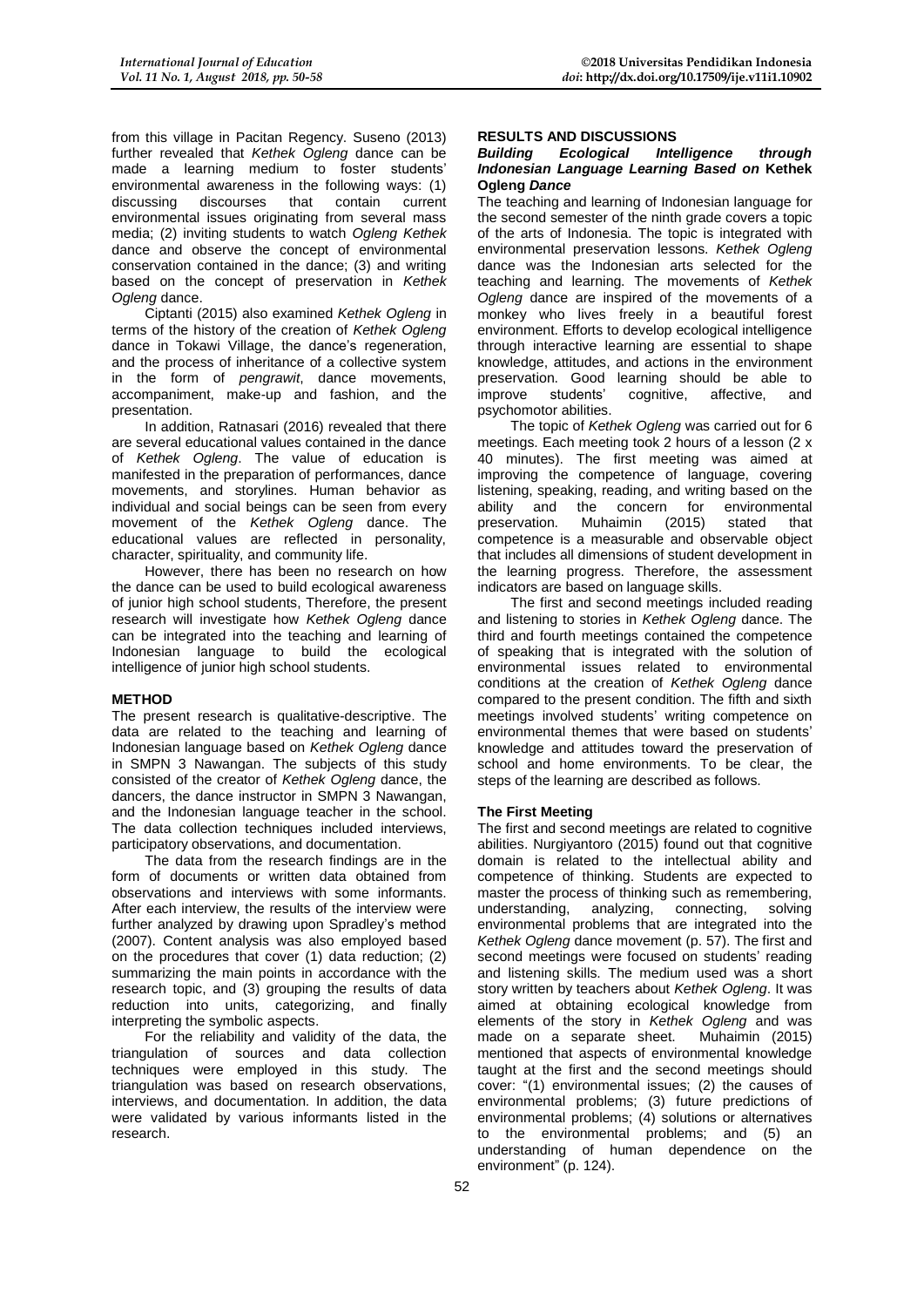For the first meeting, the students also watched *Kethek Ogleng* dance performed by professionals. Students listened to the meaning contained in the dance movements. Saimin (1993) argued that dance is one of the traditions of a certain place in the form of a series of pure or incorporeal movements. The incorporeal movements of *Kethek Ogleng* dance contain philosophical meanings related to ecological awareness. Hence, students can learn about the importance of the environment and build their ecological intelligence.

The steps taken include: First is to identify ecosystem components, both abiotic component (land, water, forest, air, and environment) and biotic components (all living organisms). The second is to understand the function of each component in the ecosystem. The third is to understand the natural and

Table 1. *Kethek Ogleng* Dance Movements

the environmental management system. The fourth covers solving problems arising from environmental impacts, either individually or collectively. The fifth deals with managing and conserving natural resources. The knowledge is expected to be stored students' memory. Thus, it can assist students in subsequent learnings to attain the competences of speaking and writing related to the environment and taking concrete steps in the preservation of nature.

As mentioned above, the stages are actually integrated into five movements of *Kethek Ogleng* dance. Every element of the *Kethek Ogleng* dance contains meaning and aesthetics. The meaning is an effort of the *Kethek Ogleng* creator in building the ecological intelligence of audiences. For more details, the meanings of each movement of the dance are presented in Table 1.

| No.            | Dance Movement                                                                                                  | Meaning                                                                                                                                                                                                 | Ecological Intelligence                                                                                                                                                                         |
|----------------|-----------------------------------------------------------------------------------------------------------------|---------------------------------------------------------------------------------------------------------------------------------------------------------------------------------------------------------|-------------------------------------------------------------------------------------------------------------------------------------------------------------------------------------------------|
| 1              | of<br>monkey's<br>Movement<br>somersaulting and rolling from<br>another world                                   | This<br>reflects<br>the<br>movement<br>life<br>beginning of<br>test to<br>as a<br>determine the place in the afterlife                                                                                  | Identifying ecosystem abiotic<br>and biotic components.<br>The<br>abiotic components are<br>soil.<br>forest,<br>air,<br>water,<br>and<br>environment. The biotic covers<br>all living organisms |
| $\mathcal{P}$  | The movement of an agitated<br>absent-minded<br>monkey<br>and<br>looking at his surroundings with<br>alertness. | The<br>depicts<br>movement<br>disappointment, regret, and desire<br>to witness the new conditions of the<br>that<br>environment<br>natural<br>is<br>considered<br>strange and full<br>0f<br>challenges. | Understanding the function of<br>ecosystem's abiotic and biotic<br>components.                                                                                                                  |
| 3              | The<br>οf<br>walking<br>movement<br>around the arena to interact with<br>audiences.                             | This movement portrays curiosity<br>about the characteristics of various<br>living things in nature.                                                                                                    | Understanding<br>natural<br>and<br>environmental<br>management<br>systems.                                                                                                                      |
| $\overline{4}$ | The movement of smearing the<br>audience with dirt                                                              | This<br>describes<br>movement<br>the<br>struggle of living, working hard, and<br>being creative to meet the life needs                                                                                  | Solving problems arising from<br>environmental<br>impacts<br>both<br>individually and collectively                                                                                              |
| 5              | The movement of carrying and<br>running with an abundance of<br>food.                                           | The<br>depicts<br>the<br>movement<br>maximization of opportunities<br>to<br>gain sources.                                                                                                               | Managing/conserving<br>natural<br>with<br>terracing,<br>resources<br>selective<br>drainage,<br>logging,<br>water saving, electricity saving,<br>and so on                                       |

As shown in Table 1, the first movement reflects the beginning of entering the life of the world to undergo exams that will determine the place in the afterlife. The somersault and rolling movements describe human intimacy with nature consisting of living organisms and abiotic environments (soil, water, air, and environment). Essentially, the ecological intelligence, from the viewpoint of history and anthropology, has been formed since humans develop a society that lives in the environment they choose (Supriatna, 2016: 27). The *Kethek Ogleng* dancers are required to role play a monkey that is highly dependent on the forest ecosystem. The students are expected, from the ecological intelligence of the movements, to be able to identify the ecosystem abiotic and biotic components. The abiotic are soil, water, forest, air, and environment. The biotic covers all living organisms.

The second movement is a portrayal of disappointment, remorse, and desire to witness a strange and challenging new world. This restless movement builds a wary attitude toward any natural changes associated with the forest ecosystem. Tokawi village is a mountainous region that is heavily dependent on forest management. A sense of vigilance with a human that naturally concerns the practical or economic interests then sacrifices nature. The sense of regret is reflected in the movements of *Kethek Ogleng* dancers to see the natural conditions to have begun unfriendly due to the unlimited number of logging. The *Ketek Ogleng* dance is expected to make the students able to develop and to understand the function and usefulness of each component in the ecosystem, both the biotic and abiotic.

The third movement is a portrayal of curiosity towards the character of various animate and inanimate objects. It mentions how human beings, animals, plants, water, and air mutually interact with each other. A mutually beneficial interaction is required in maintaining the balance of nature. Human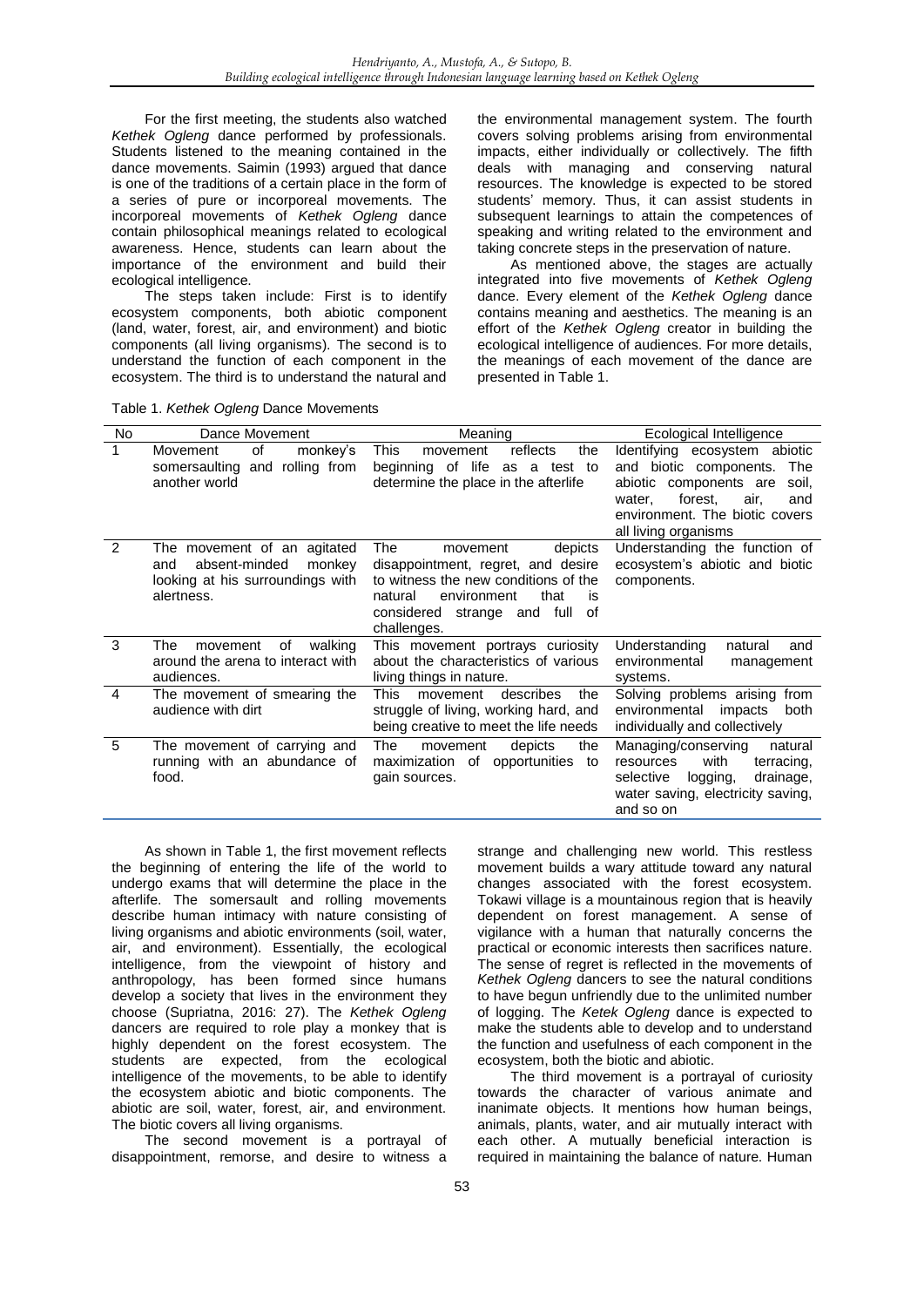beings as the earth leaders should be wise in the exploitation of land, water, air, forest so as not to cause ecological damage. For instance, people should not make terraces on sloped land, and drainage on the ground for water to flow. The ability of students to understand the meaning of the *Kethek Ogleng* dance movement is expected to be a valuable material for students' experiences related to the environmental preservation.

This movement also describes concerns with all forms of human interaction with nature to live with natural conservation. A clean soul that always integrates with nature and the Creator can control desire. The control of human desire in the fulfillment of unlimited needs will help human beings to find wisdom in the nature management. *Kethek Ogleng* is expected to enable students gaining experience and knowledge related to natural and environmental management systems.

The fourth movement portrays the struggles of hard-working and creative life. Humans at the age of 12 to 15 years (Junior High School students) entering the transition from childhood to adolescence require correct guidance from teachers, parents, and the community to care about the sustainability of surrounding environment consisting of trees, animals, plants, soil, water, and air. The value contained in *Kethek Ogleng* should inspire and motivate students to care about nature and its existence. Human must use it to meet the needs of life by preserving it. The success of the learning is expected to have the ability to solve problems arising from environmental impacts both individually and collectively in writing and speaking competencies.

The last movement describes the attitude of maximizing the opportunity to get food. Food will be available if humans do not create forest destruction. It results in deforestation and landslides affecting food availability. Therefore, the community, especially in managing the land contours and slope, must treat the land as a food producer fairly. Drainage, on the edge of the terraces of rice fields, is made on the sloped land after cultivation. The purpose is that water can flow to a larger water channel.

The teaching and learning in building the students' ecological intelligence is expected to make students take real social action related to biotic and abiotic environmental management. Therefore, students will take responsibility in environmental management. The dance movements are expected to foster the attitude of hard working and striving to live without excessively exploiting or damaging nature. The success of human in his life is not judged by the amount of material but should be judged from the biotic and abiotic environment condition. The student's ecological intelligence can embody a real attitude and action to preserve the environment by living clean, healthy, saving water and electricity, planting trees, and making drainage and terraces in a sloped land.

## **Second Meeting**

The second meeting was aimed at improving students' reading competency. The reading material was Panji Asmorobangun story of *Kethek Ogleng* dance. The story contains intrinsic elements that consist of characters, setting, plot, language style, and message. There are five characters of the story: two characters resembling monkeys, a monkey as Panji Asmorobangun, Roro Tompe (which is a disguised form of Dewi Condro Kirono, and the nursemaid of Condro Kirono. The setting is the beauteous forest. In addition, the story's message is to develop students' knowledge related to environmental awareness and conservation efforts. Then, the extrinsic element of *Kethek Ogleng*'s short story is related to the psychological background of its author, Mr. Sutiman in 1962.

The intrinsic and extrinsic elements are the basis for making student reading materials at the second meeting. These components were included in the classroom teaching material. Nevertheless, the elements of the *Kethek Ogleng* story must harmoniously match the original one. The story tells of the figure of a *Kethek* (literally means monkey), which is the embodiment of Panji Asmorobangun from the Kingdom of Kediri. Hearing the news of Dewi Sekartaji's disappearance, he decided to look for her by wandering in the forest. A description of the beautiful and preserved forest background must be presented in this story. In addition, the current state of the forest should also be written in the background of the story. The contextual and the environmental knowledge of the wanderings of Panji Asmorobangun and Dewi Condrokirono are in harmony with the characteristics of Nawangan District. In their journey from the east to the west, Panji and Dewi Sekartaji encountered various ecosystems. The coexistence with nature is presented in the story description of Panji Asmorobangun and Dewi Condro Kirono. The journey covers different areas so that the environmental characteristics can be maximized in the form of reading material. Panji Asmorobangun wandered for his true love, Dewi Condro Kirono. Panji Asmorobangun stopped at the home of a Buddhist priest to find out the Dewi Sekartaji. Panji was given a suggestion to go to the west and he had to disguise by being a monkey. Shortly, the manifestation of monkey (*kethek*) is embodied in the form of male dancer resembling a monkey, tried to find Dewi Sekartaji who disguised as a village woman with the new name Endang Rara Tompe. Being up and down the mountain, finally, Endang Rara Tompe, who was actually Dewi Sekartaji, rested in an area and decided to settle there. The setting atmosphere is being away from polluted air, water, and soil. Apparently, *kethek*, the incarnation of Panji Amorobangun, also lived not far from Endang Rara Tompe's house. They befriended. Although both were living close and friendly, Endang Rara Tompe did not know that *kethek* is Panji Asmorobangun, her lover, and vice versa. *Kethek* did not know that Endang Rara Tompe was the Goddess Sekartaji he was looking for. After a strong friendship, they both revealed their secrets. Endang Rara Tompe physically changed on being Dewi Sekartaji, so did *kethek*, the friend of Endang Rara Tompe. *Kethek* is transforming himself into Raden Panji Asmorobangun. The meeting between Dewi Sekartaji and Raden Panji Asmorobangun was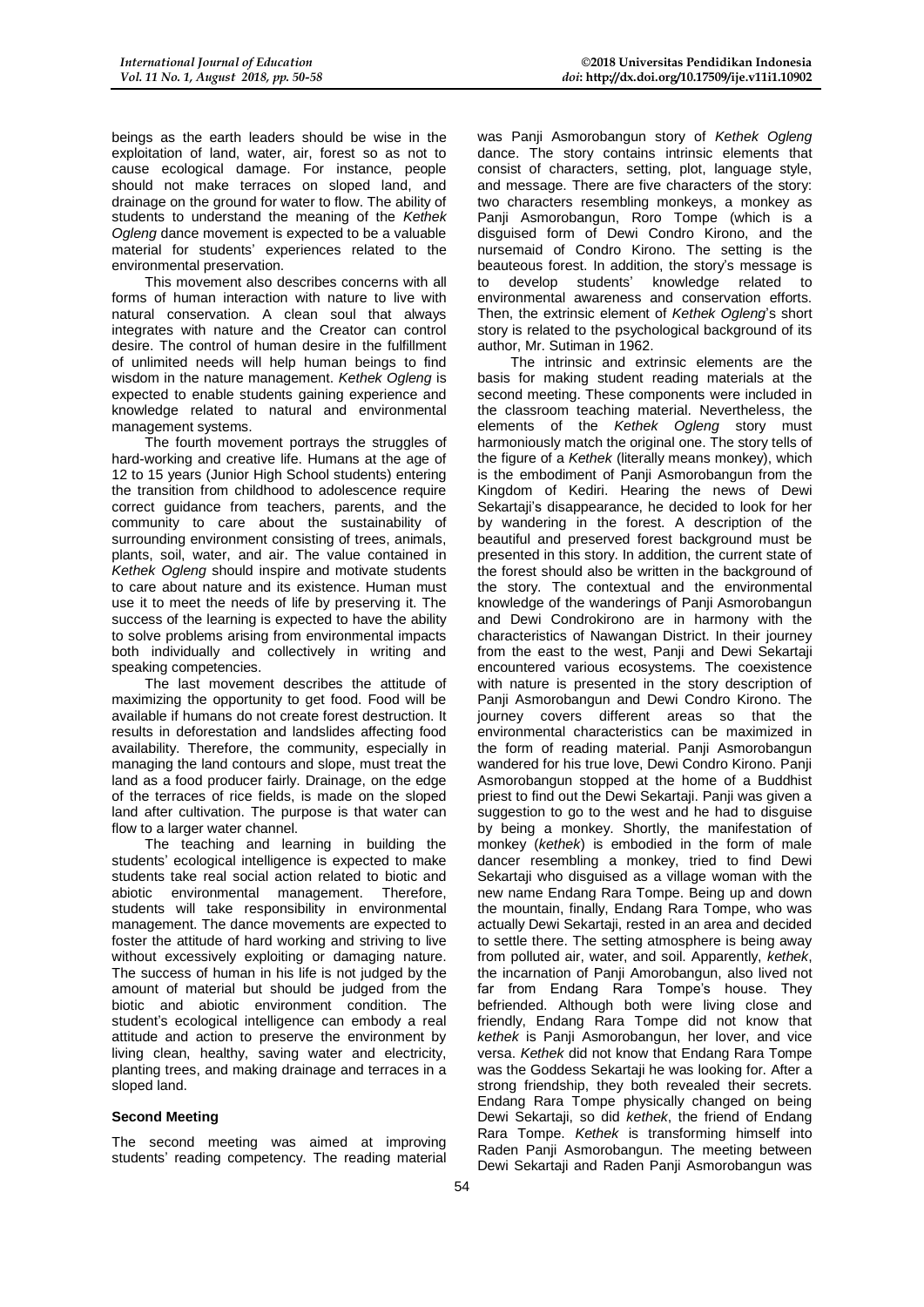filled with emotions and happiness. Finally, Dewi Sekartaji and Raden Panji Asmorobangun agreed to return to the Kingdom of Jenggala and got married.

#### **Third and Fourth Meetings**

Interactive learning through class discussions is expected to improve the competence of speaking in the theme of environment. In conformity with various theories, the speaking skills can be enhanced by games and role plays. It is an evidence to suggest that speaking should be active and in-groups by adding vocabulary and practicing a lot (Abbaspour, 2016). Students can practice their speaking skills by playing the characters in the *Kethek Ogleng* dance story. The role play can be done in art and culture extracurricular outside Indonesian language subject.

Therefore, students who are the speakers should master the knowledge of the environment either through the source of reading *Kethek Ogleng* story or from other references such as sciences and social studies. To test students' speaking ability, the teacher can assess five components consisting of content, mastery, motivation, guidance, intonation, and diction or word choice.

In this study, the teachers implement group discussion and students are expected to have changes of attitude or be effective in preserving the environment. Oradee (2012) suggested that Indonesian language teachers can improve speaking skills by using effective classroom discussion

techniques. Students can have the opportunity to work together to provide assistance to others while engaging in speaking activities. The atmosphere in group-work can reduce students' fear of making mistakes while speaking. This is because student group discussions can support others in different groups. Students are able to express themselves well when the activities are carried out in groups. Group discussions can foster self-confidence in speaking, triggering students to participate in Indonesian language learning. Clean living in class, school, and home are the major themes of speaking.

Nurgiyantoro (2015) also pointed out that the affective domain relates to feelings, tone, emotions, motivation, behavioral tendencies, level of acceptance, and rejecting things. The indicators used to improve students' attitudes toward the environment are the identification of ecosystem components, functions, and environmental management systems. Those are conducted in the Indonesian language learning within indicators of student attitudes that show their perspectives on tree logging, illegal mining, plastic waste, garbage burning, clean and healthy environments, punishment for illegal loggers, water, landslides, barren land greening, and environmental cooperation. The material that needs to get an answer is in the form of attitude towards selective logging, illegal mining, plastic waste, burning garbage, a clean and healthy environment, punishment for illegal loggers, water source maintaining, landslides, a greening of deforested land, and environmental cooperation.

| Table 3. Speaking Competence |  |
|------------------------------|--|
|------------------------------|--|

| <b>Speaking Competence</b>                                                                          | No      | <b>Affective Group Discussion</b>                                         |
|-----------------------------------------------------------------------------------------------------|---------|---------------------------------------------------------------------------|
| <b>Content</b>                                                                                      |         | Tree logging and selective logging                                        |
| Stage control<br><b>Motivation</b><br>Guidance<br><b>Voice intonation</b><br>Diction or word choice | 2<br>3  | Illegal mining<br>Plastic waste                                           |
|                                                                                                     | 4<br>5  | Burning trash<br>A clean and healthy environment                          |
|                                                                                                     | 6<br>8  | The penalty for illegal loggers<br>Maintaining water sources<br>Landslide |
|                                                                                                     | 9<br>10 | Greening of deforested soil<br>Environmental cooperation                  |

Essentially, students' speaking abilities are oriented to caring behaviors towards classroom and school environments with concrete actions embodied in the form of class, school, and toilet cleanliness as well as water conservation, electricity savings, reduced use of plastics, paper, stationery, planting tree, garbage disposing, and organic and inorganic sample utilization. After the activity, through the speaking skill, the students are expected to disseminate the right attitudes in the forms of the effective actions.

#### **Fifth Meeting**

Writing is the realization of the language competence after listening, speaking, and reading. Different than speaking that only require the mastery of the symbols of sound, writing requires people to master visual

symbol and writing rules. In language learning, writing ability is very important because it is considered as one of the keys to success in showing language mastery (Devi & Artini, 2014). Writing competence is not only for the level of assessment but is intended also to write in relation to problem-solving and concrete action in handling environmental damages.

Writing is one of the language skills that must be mastered by junior high school students. Students can develop the story of *Kethek Ogleng* based on their ecological intelligence. Students have a sensitivity in listening to the material beyond the subject matter related to environmental management. Of the four basic language skills in the process of language learning, writing competence is often accepted as the last language skill obtained either by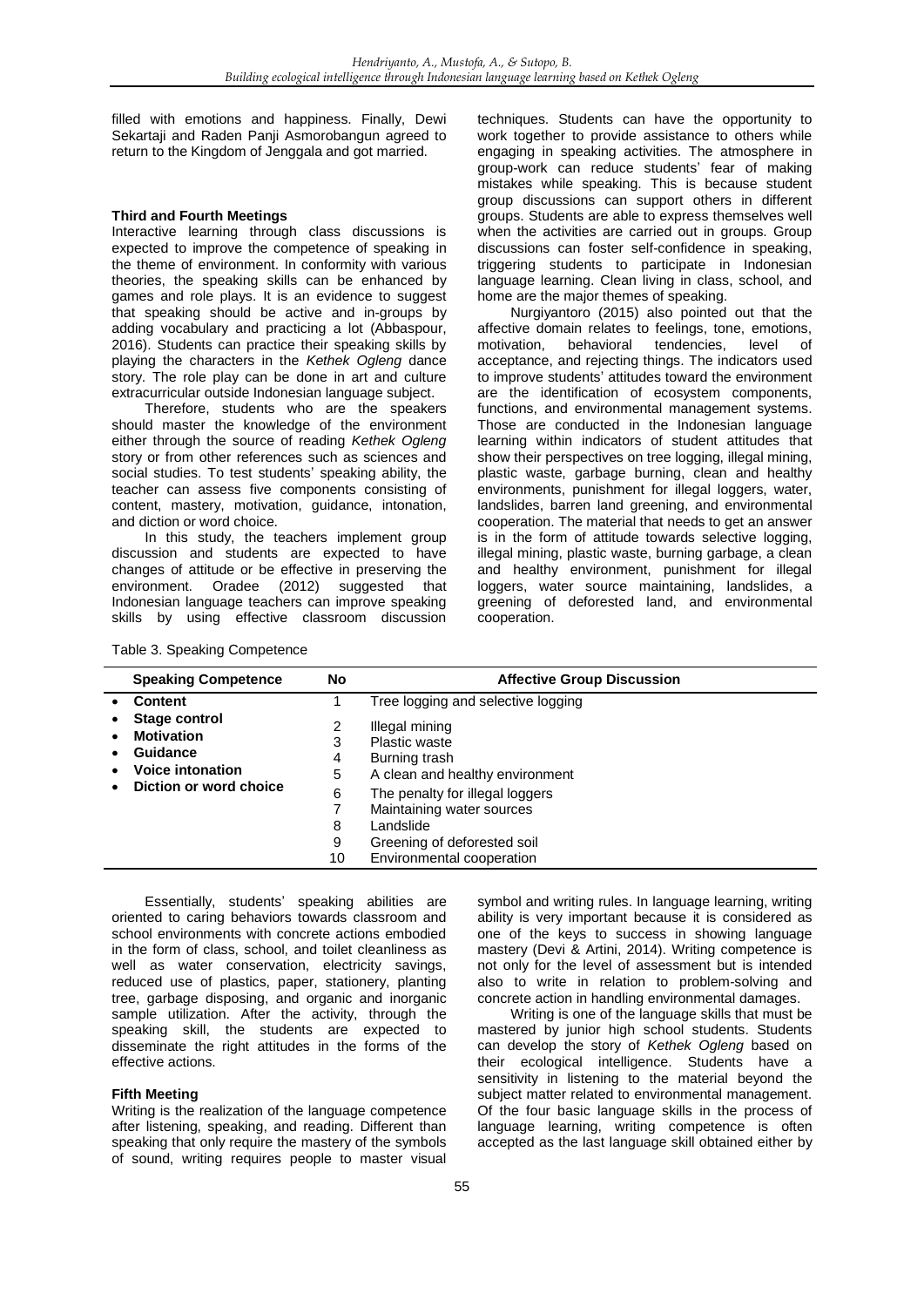native speakers of a language or by a learner of foreign language (Hamp and Heasly, 2006).

Indicators of writing the *Kethek Ogleng* story which show ecological intelligence are listed in Table 3.

| <b>Writing Competence</b> | No | Psychomotor<br>(Activity)        |
|---------------------------|----|----------------------------------|
| · Ideas                   |    | Keeping class cleanliness        |
| • Content organization    |    | Keeping school cleanliness       |
| • Grammar                 | 3  | Saving electricity               |
| • Language style          | 4  | Managing garbage                 |
| • Spelling and grammar    | 5  | Saving paper                     |
|                           | -6 | Saving water                     |
|                           |    | <b>Planting tree</b>             |
|                           | -8 | Utilizing organic waste          |
|                           | 9  | Utilizing plastic waste          |
|                           | 10 | Reducing the use of plastic wrap |

Table 4. Writing Competence

The success of the learning process to improve the writing competence and environmental intelligence cannot be separated from the maximum role of teachers, students, principals, school environment, parents, and community leaders. Writing and community leaders. competences should include the indicators of ecosystem component, the function of the ecosystem component, the management of the classroom environment, the school management, maintaining the cleanliness of the school toilet, utilizing electricity and water, and the cultivation of the plants. Students will be helped in pouring their ideas after observing the *Kethek Ogleng* dance performances.

Writing competence is expected to bring a critical idea of students in solving the problems of the classroom and school environment through real actions in the social context. The concept can be the basis of students in managing a classroom, school, toilet hygiene, saving water and paper, planting protective plants, avoiding the use of plastics, and utilizing organic waste. The real actions related to the surrounding environment of the students become an integrated learning indicator in the Indonesian language subject. However, the smallest attitude and action need to be rewarded in order to reduce the impact of global warming and climate change. Students' attitudes towards the school environment awareness can be seen in toilet sanitation, watersaving, electricity-saving, disposing waste in the correct place, eating free-plastic-wrapped foods, and inorganic and organic waste utilization in school.

## **Sixth Meeting**

The sixth meeting was used to distribute a questionnaire to the students. For the questionnaire, the detail aspects used for the environmental skill assessment are: (1) the skills to use and to utilize resources wisely, (2) the life skills to be in harmony with the preservation and environmental balance, (3) the skills of environmental problem solving, and (4) social skills related to the environmental issues. The questionnaire test consists of 30 questions with five answers available by using Likert scale: (1) TP (never), for one point; (2) J (almost never), two; (3) C

(occasional), three; (4) S (almost every time), four; and (5) SS (every time), five. The results conclude that the average level of ecological intelligence aspects of students' environmental skills. The mean of the score is 3.2 and the percentage of ecological intelligence is 65%.

In addition, these indicators are reflected in reallife activities in the school such as maintaining classroom, toilets, class, and school environment cleanliness, saving water and paper, reducing plastic usage, saving electricity, as well as maintaining and growing protective plants. The attitudes and actions to care nature make people live comfortably without any landslide, flood, or disease caused by garbage. The sustainability of nature has an impact on the ease of finding food so that the monkey lives will be sustainable without any humans disturbance. It implies that the safe monkey habitat in the forest is the indicator of successful environmental resources management. Otherwise, the environment experienced problems both caused by humans and nature.

The Indonesian Language learning based on *Kethek Ogleng* dance to build students' awareness of classroom and school environments is reflected in the beauty of school and classroom environments, clean and well-maintained toilets, saving water and paper, and minimum plastic garbage. Students' activities in realizing clean environment, caring environmental sustainability, and building ecological intelligence become the successful indicators of the learning. The building stage does not immediately materialize in the near future but through consistent and ongoing stages. In addition, the students increasingly love their own culture, the *Kethek Ogleng* dance with the increasing number of students who follow the dance activities both in Condro Wanoro studio and school's extracurricular activities.

The discussion above shows the findings of the present research are different from previous research on the *Kethek Ogleng* dance. This study practically connects the art with one of the elements of society, namely the younger generation studying at SMPN 3 Nawangan, while the previous studies only focused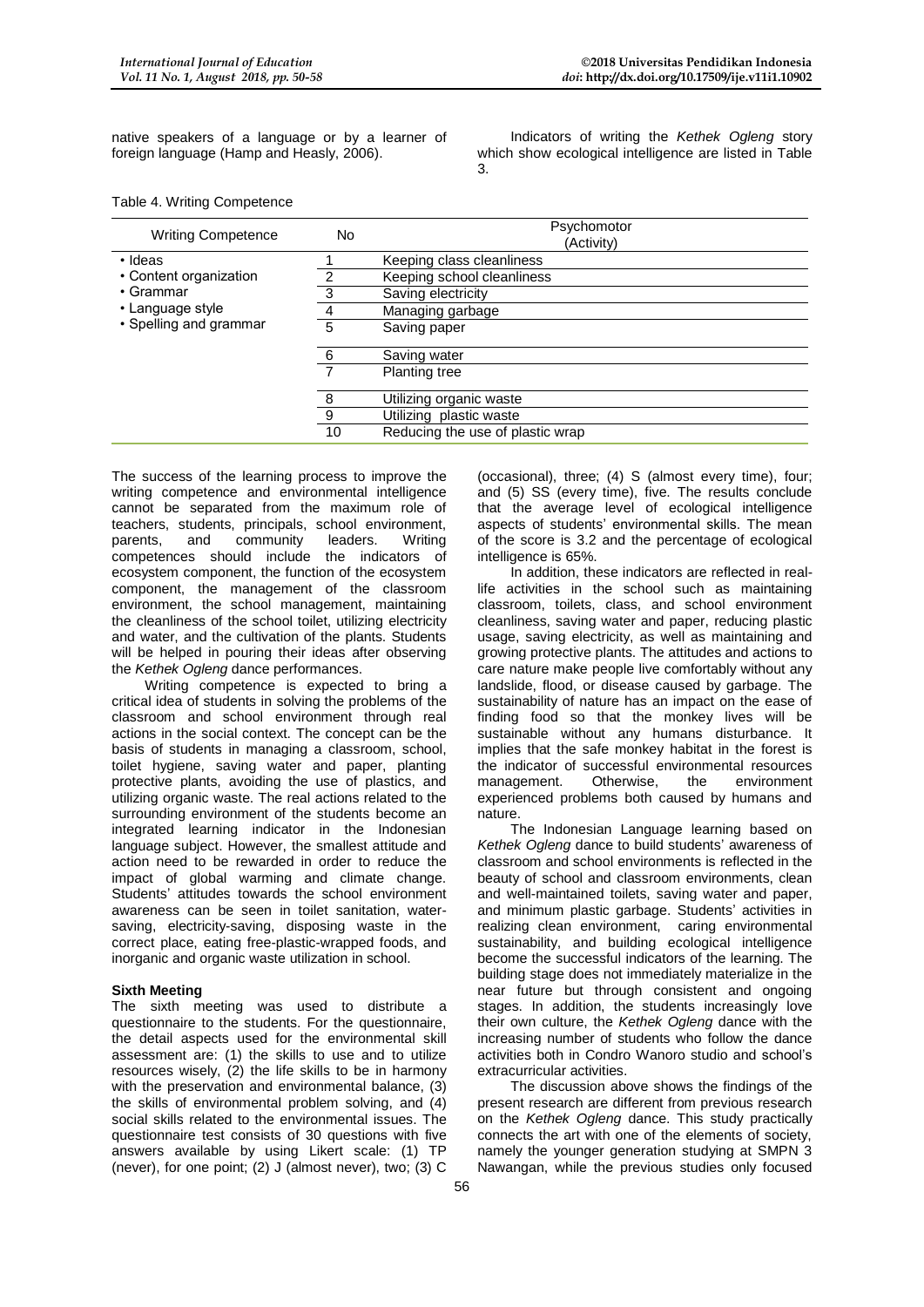on the theoretical concepts of the dance. Nevertheless, the present research confirms arguments of previous research on *Kethek Ogleng that* the ecological *Kethek Ogleng* dance can be a medium and a vehicle of learning for students or the younger generation to build ecological intelligence (Ratnasari, 2016). The present research findings are also in correspondence with those of Yulianti (2016) that dances can be used to cultivate students' ecological intelligence.

## **CONCLUSIONS**

Based on the findings, the teaching and learning of Indonesian language based on *Kethek Ogleng* dance can build students' ecological intelligence. Within the context of local wisdom in Indonesia, this study shares the belief that the success of the approach in the Indonesian language teaching and learning is the changed attitudes and behaviors of students in environmental management. These attitudes and behaviors cover the maintenance of clean and healthy classrooms and toilets, the use of recyclable materials, the saving of water and electricity, the planting of protective trees around the classroom, as well as the management of waste disposal, and the use organic and inorganic waste. Students can also educate the surrounding communities on the importance of building terraces, selective logging, drainage, saving water and electricity, and environmental cleanliness.

Future research may integrate *Kethek Ogleng*  dance into the teaching and learning of other subjects. Alternatively, other dances of art performances can be used to build ecological intelligence of students through other relevant subjects.

## **REFERENCES**

- Abbaspour, F. (2016). Speaking Competence and Its Components: A Review of Literature. *International Journal of Research in Linguistics, Language Teaching, and Testing, 4*, 144- 152.
- Ciptanti, R. P. 2015. "Regeneration of Ogleng Kethek Art in Tokawi Village, Nawangan District, Pacitan Regency, East Java". Thesis (unpublished). Yogyakarta: Language and Arts Faculty, UNY.
- Cunninganham, W. (2003). *Environmental Science. A Global Concern Edition Mc Grawhill Book.* New York: Mc Graw-Hill Higher Education.
- Danandjaja, J. (2007). *Folklor Indonesia: Gossip science, fairy tales, etc*. Jakarta: Grafiti.
- Devi, N. M., & Artini, P. (2014). Developing Selfassessment for writing competency of grade 8 junior high school students in Denpasar. *e-Journal Post Graduate Program Universitas Pendidikan Ganesha English Language Study Program*, 2, 36-47.
- Fullan, M. (1982). *The future education change*. Ontario: OISE Press.
- Hendriyanto, A. (2017). *Kethek Ogleng* Dance (Structuralism Study). *National Proceeding Seminar.* Pacitan: STKIP PGRI Pacitan.
- Jamulia, J. (2018). Identifying students learning style preferences at IAIN Ternate. *International Journal of Education, 10*, 121-129.
- Gardner, H. (2013)*. Multiple intelligences theory in practice. (A. Sindoro, Trans).* Batam: Batam:
- Interaksara.<br>2) Goleman, D. (2) D. (2010). Ecological intelligence: *Revealing the secret behind the product we*
- buy. Jakarta: PT Gramedia Pustaka Utama.<br>Hidayat, R. (2005). *Dance insights: Practica* R. (2005). *Dance insights: Practical knowledge for dance teachers*. Arts and Designs Department Faculty of Literature. Malang: Malang State University.
- Hamp-Lyons, L. & Heasly, B. (2006). *Study writing (2nd Ed.).* Cambridge: Cambridge University Press.
- Magfirah, T. (2018). Students' reading and listening comprehension based on their learning styles. *International Journal of Education, 10,* 107-113.
- Muhaimin. (2015). *Building ecological intelligence: An educational model to increase ecological intelligence*. Bandung: Alfabeta.
- Muhibbin, S. (1995). *Educational psychology.* Bandung: Remaja Rosdakarya.
- Muslimin. (2011). An analysis of text book of Grade 11 junior high school with thematic approach. *Jurnal Bahasa Sastra dan Budaya, 1,* 87-99.
- Nasution, S., & Manurung. (2016). Analysis of localbased ecological intelligence on high school students in Jaring Halus Village, Sicanggang Sub-District in the utilization and conservation of mangrove forest. *Jurnal Pendidikan Biologi, 5,* 141-146.
- Nurgiyantoro, B. (2010). *Language learning assessment: Competency-Based*. BPFE: Yogyakarta.
- Ratnasari, S. D. (2016). Value of education in the *Kethek Ogleng* Pacitan Art Performance*. Culture, 3*, 1-21.
- Sachs, W. (1999). *Planet dialectics.* London: Zed Books.
- Saimin. (1993). *Introduction to dance education*. Yogyakarta:
- Soemarwoto, O. (2007). *Environmental impact analysis*. Yogyakarta: Gadjah Mada University Press.
- Spradley, J. P. (2007). *Ethnography method*. Yogyakarta: Penerbit Tiara Wacana.
- Sumaatmadja, N. (2003)*. Environmental studies*. Bandung: Alumni.
- Supriatna, N. (2016). *Ecopedagogy: Building ecological intelligence in social science subject (IPS)*. Bandung: Penerbit Remaja Rosdakarya.
- Suseno, C. A. (2013). Social values of *kethek ogleng* arts in Tokawi Village, Nawangan District, Pacitan Regency. (Unpublished Thesis). Language and Arts Faculty, UNY, Yogyakarta.
- Oradee, T. (2012). Developing speaking skills using three communicative activities (discussion, problem-solving, and role-playing). problem-solving, and *International Journal of Social Science and Humanity, 2*(6), 533-536.